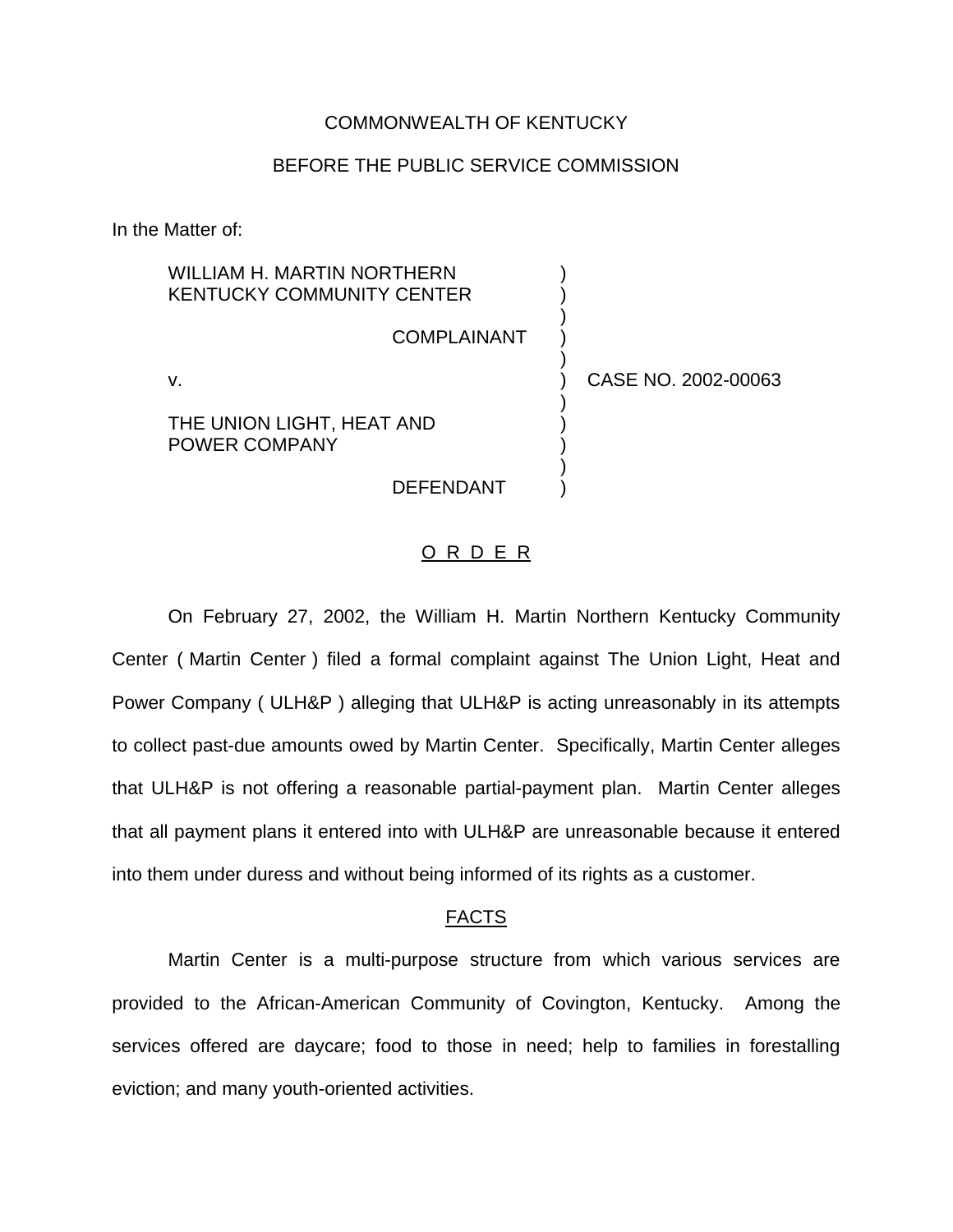During the period from November 2000 through February 2001, Martin Center claims it incurred a natural gas bill in excess of \$80,000 due in part to a troublesome boiler, the record cold temperatures, and abnormally high natural gas prices. At some point in 2001, the United Way withdrew its funding for Martin Center, leaving Martin Center unable to meet certain financial obligations, including its account with ULH&P.

ULH&P and Martin Center disagree about the events prior to and subsequent to the negotiations between the two parties. Martin Center claims that, as early as May 2001, it has been in negotiations with representatives of ULH&P, seeking to establish a partial-payment plan. Martin Center claims that the negotiations began when Martin Center received a demand note from ULH&P informing Martin Center that it must pay its entire past-due account balance or have its gas service terminated. Martin Center alleges that the ULH&P representative with whom it negotiated never allowed Martin Center to agree to a term that was manageable. Failing to agree on the terms of a partial-payment plan, ULH&P informed Martin Center that ULH&P would terminate Martin Center s gas service in the beginning of June.

ULH&P claims that it terminated Martin Center s service on May 15, 2001 because of nonpayment of an account balance of \$80,433.59. Soon thereafter, ULH&P claims, it and Martin Center entered into an oral partial-payment agreement under which Martin Center agreed to pay \$25,000 toward the outstanding balance in order to restore gas service. Martin Center also agreed to pay an additional \$10,000 toward the outstanding balance by June 15, 2001, with the remainder of the balance due within 2 months. According to ULH&P records, Martin Center made two payments of \$15,000

-2-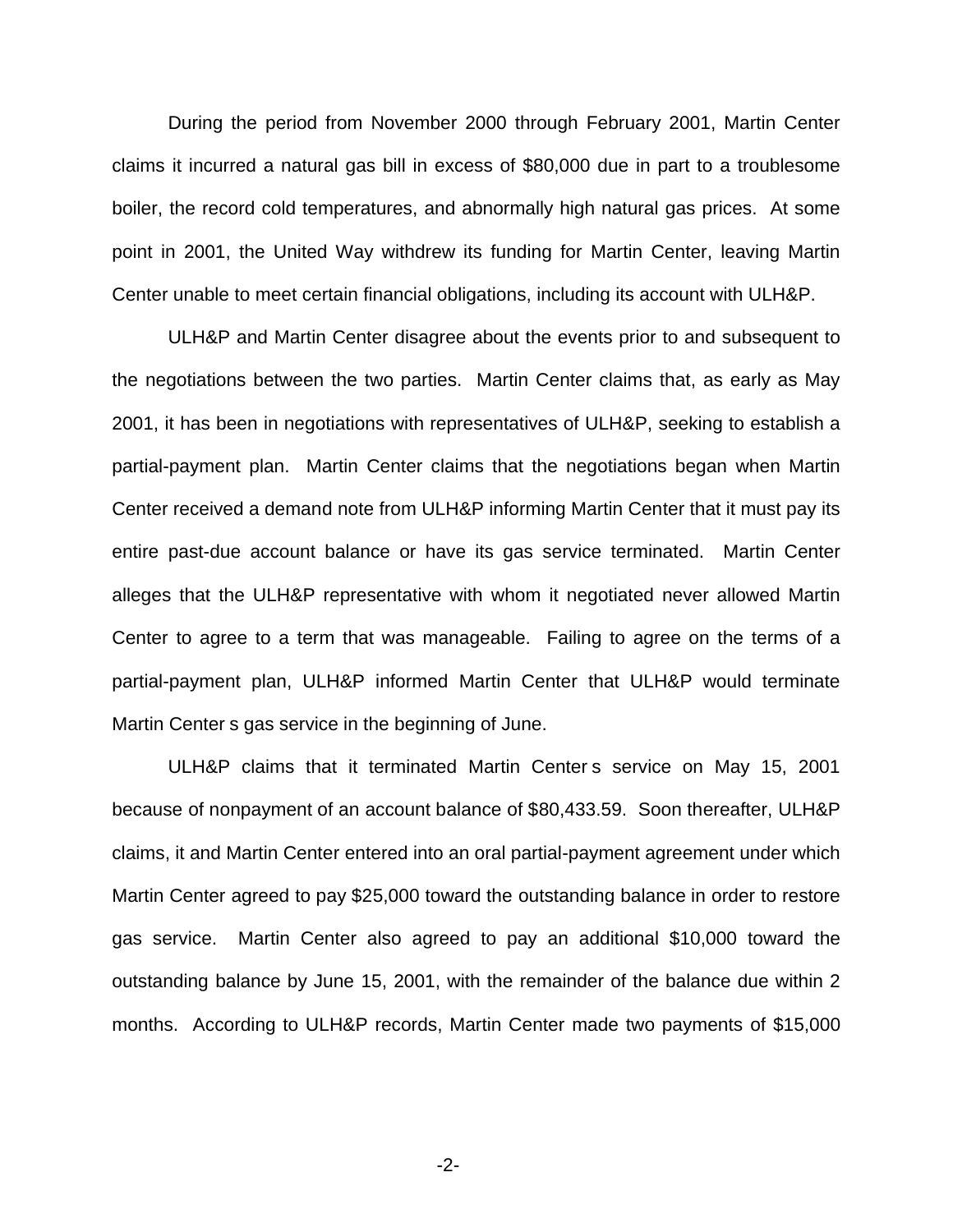and \$4,000, respectively, on June 1, 2001, and one payment of \$6,000 on June 4, 2001.

On June 4, 2001, ULH&P restored Martin Center s gas service although Martin Center did not make the agreed-upon \$10,000 payment until June 29, 2001. ULH&P claims that on July 11, 2001, it received a letter from Martin Center in which Martin Center stated it believed it would be able to pay \$5,000 per month plus current charges. Martin Center claims it entered into this verbal partial-payment plan with ULH&P in August 2001. ULH&P claims that on July 31, 2001, Martin Center paid \$6,000 toward its outstanding balance. Martin Center paid \$5,000 on September 4, 2001 and another payment of \$5,000 on October 12, 2001.

Martin Center alleges that a representative from ULH&P made a practice of calling Martin Center, threatening to disconnect its natural gas service unless ULH&P received all monies. ULH&P claims that a ULH&P employee called Martin Center on October 25, 2001, offering Martin Center an agreement to pay \$11,340 per month in addition to its current charges in order not to be disconnected. ULH&P claims that on October 30, 2001, Martin Center countered that it could pay \$5,000 to \$7,500 by November 15, 2001, and the entire balance by December 31, 2001. ULH&P allegedly accepted this offer. Martin Center, in its complaint, makes no mention of the partialpayment plan of October 30, 2001.

ULH&P claims that when no payment was received by November 15, 2001, it contacted Martin Center on November 26, 2001, explaining that ULH&P would need a payment of \$34,000 by December 5, 2001 or service would be disconnected. ULH&P claims that on December 4, 2001, it agreed to accept \$21,497 by December 7, 2001, of

-3-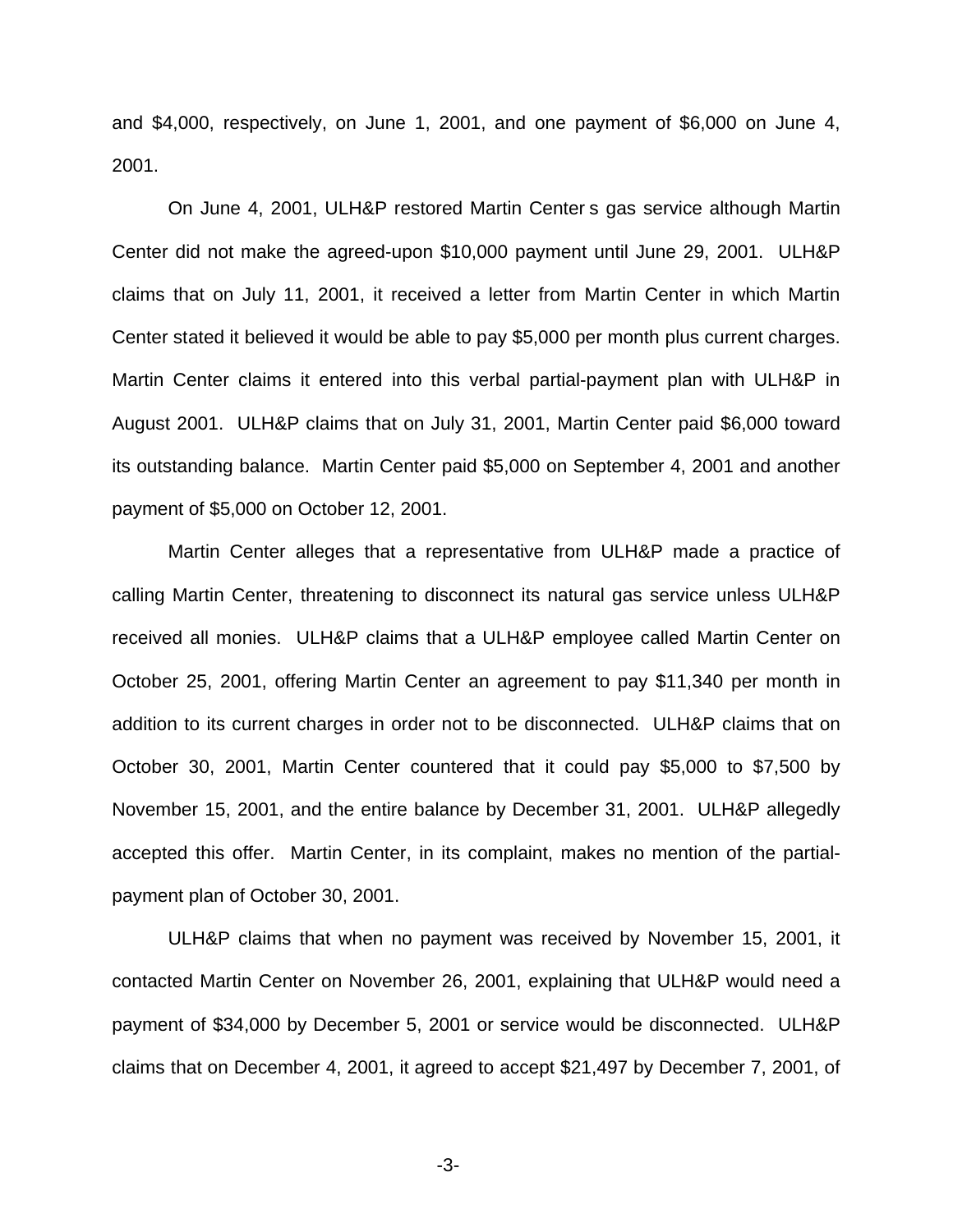which \$6,300 would be applied to the deposit with the remainder of the balance due over the next 2 months. On December 6, 2001, Martin Center paid \$20,500. Purportedly on December 10, 2001, Martin Center agreed that its balance would be paid in full by January 31, 2002.

ULH&P claims that it received no further payments from Martin Center by January 31, 2002. Instead, an agent for DTL Development, LLC ( DTL ) contacted ULH&P and sought to place Martin Center s account in DTL s name.

# **DISCUSSION**

The parties disagree as to many of the facts of this case. However, prior to establishing facts, we must determine Martin Center s rights as a customer.

The gravamen of Martin Center s complaint is that all [payment] agreements were made under duress and that the agreements were invalid because Martin Center was not informed as a consumer as to what our legal rights were.<sup>1</sup> Martin Center requests that the Commission order ULH&P to allow Martin Center a reasonable amount of time to pay its utility bills.

Administrative Regulation 807 KAR 5:006, Section 13(2), provides, in pertinent part, that:

> Each utility shall negotiate and accept reasonable partial payment plans at the request of *residential* customers who have received a termination notice for failure to pay except that a utility is not required to negotiate a partial payment plan with a customer who is delinquent under a previous partial payment plan. Partial payment plans shall be mutually agreed upon and subject to the conditions in this section and Section 14 of this administrative regulation. Partial payment plans which extend for a period longer than thirty (30) days shall be in writing and shall advise customers that service

<sup>&</sup>lt;sup>1</sup> Complaint at 2.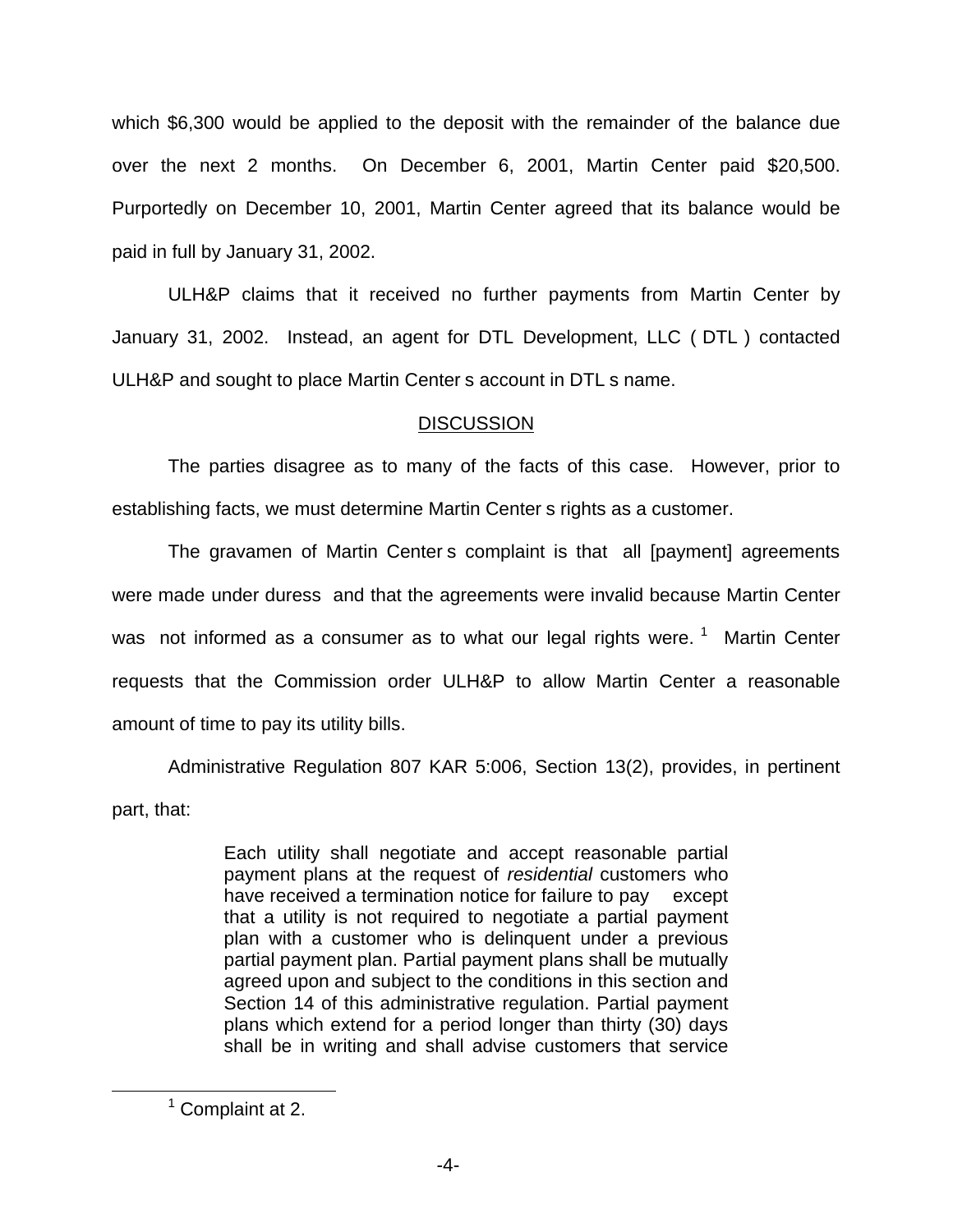may be terminated without additional notice if the customer fails to meet the obligations of the plan. (Emphasis added).

Pursuant to Administrative Regulation 807 KAR 5:006, Section 13(2), in order for a utility customer to qualify for a partial-payment plan a utility customer (1) must be classified as residential, (2) must have received a termination notice, and (3) must not be delinquent under a previous partial-payment plan. If those criteria are not met, a utility is not required to offer a partial-payment plan.

It is undisputed that ULH&P sent Martin Center a termination notice. However, Martin Center is not considered a residential customer. We do not, therefore, reach the issue as to whether Martin County is delinquent under another partial-payment plan.

ULH&P s tariff defines residential service as applicable to:

Firm natural gas service required for all domestic purposes in private residences, single occupancy apartments, and common use areas of multi-occupancy buildings, when supplied at one point of delivery.

ULH&P s Gas Tariff, Sheet No. 30.56. Martin Center does not meet the criteria listed above.

Administrative Regulation 807 KAR 5:006, Section 14(f), provides that a utility may terminate service at a point of delivery for nonpayment of charges incurred for utility service at that point of delivery. Martin Center states, [w]e fully acknowledge that it was a good debt,  $2$  thus admitting its debt to ULH&P. Martin Center simply disputes the manner in which ULH&P seeks to collect the past-due balance.

The Commission is aware of no provision of law entitling Martin Center to a partial-payment plan. Moreover, Martin Center s billing history indicates that ULH&P

<sup>2</sup> Complaint at 2.